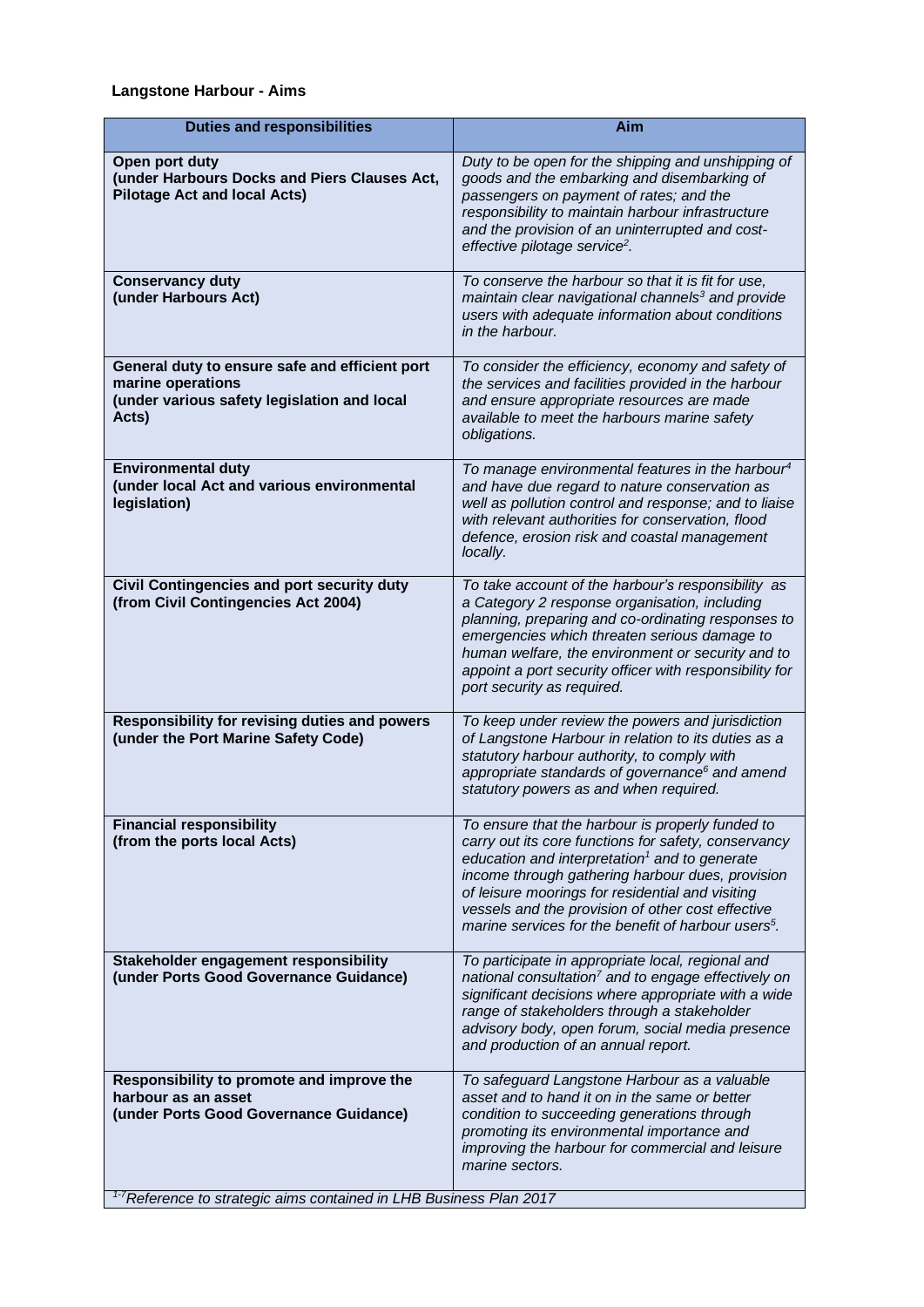## **Langstone Harbour - Objectives**

| Open port duty                                                                                  |  |  |
|-------------------------------------------------------------------------------------------------|--|--|
| To take reasonable care, so long as the harbour is open for public use, that all who may choose |  |  |
| to navigate in it may do so without danger to their lives or property by maintaining harbour    |  |  |
| infrastructure and the provision of an uninterrupted and cost effective pilotage service.       |  |  |
|                                                                                                 |  |  |
|                                                                                                 |  |  |
|                                                                                                 |  |  |
|                                                                                                 |  |  |
|                                                                                                 |  |  |

## **Conservancy duty**

| To conserve the harbour so that it is fit for use, maintain clear navigational channels and provide |                                                                                               |  |
|-----------------------------------------------------------------------------------------------------|-----------------------------------------------------------------------------------------------|--|
|                                                                                                     | users with adequate information about conditions in the harbour.                              |  |
| CD <sub>1</sub>                                                                                     | Survey the harbour and approaches periodically and share this information with the UKHO       |  |
| CD <sub>2</sub>                                                                                     | Monitor navigation channels and review the requirement for dredging to maintain access to the |  |
|                                                                                                     | harbour and commercial wharves                                                                |  |
| CD <sub>3</sub>                                                                                     | Act as a Local Lighthouse Authority with responsibility for the maintenance of AtN, and       |  |
|                                                                                                     | reporting of defects with accountability to Trinity House the GLA                             |  |
| CD4                                                                                                 | Operate a periodic Harbour Radio VHF service                                                  |  |
| CD5                                                                                                 | To produce an annual port guide for users and provide up to date weather information          |  |
| CD <sub>6</sub>                                                                                     | Set harbour dues on goods, passengers and vessels <sup>2.3</sup>                              |  |
| CD <sub>7</sub>                                                                                     | To conserve and seek to enhance the nature conservation value of the harbour and its          |  |
|                                                                                                     | surroundings <sup>01</sup>                                                                    |  |
| CD <sub>8</sub>                                                                                     | To conserve and improve the landscape of the harbour and of the surrounding area visible      |  |
|                                                                                                     | from the water, including the built environment <sup>06</sup>                                 |  |

|                  | General duty to ensure safe and efficient port marine operations                                                                                                                                                                    |
|------------------|-------------------------------------------------------------------------------------------------------------------------------------------------------------------------------------------------------------------------------------|
| obligations.     | To consider the efficiency, economy and safety of the services and facilities provided in the<br>harbour and ensure appropriate resources are made available to meet the harbours marine safety                                     |
| SPO <sub>1</sub> | Maintain and review annually a Marine Safety Management System (MSMS) and report PMSC<br>compliance as required to the DfT                                                                                                          |
| SPO <sub>2</sub> | Engage with marine service providers, organisations and individual users on marine operations<br>and events                                                                                                                         |
| SPO <sub>4</sub> | Maintain a patrol presence on the water as required                                                                                                                                                                                 |
| SPO <sub>5</sub> | Participate in Portsmouth Water Safety Forum, Solent Operational Group, Solent Navigation &<br>Pilotage Co-ordinating Committee and Nab VTS Users Group to co-ordinate and improve<br>safety within the harbour and in local waters |
| SPO <sub>6</sub> | Maintain an enforcement capability and carry out enforcement action where required                                                                                                                                                  |
| SPO <sub>7</sub> | Set the standard for levels of training and qualification of marine staff in line with national<br>requirements and best practice                                                                                                   |
| SPO <sub>8</sub> | Conduct incident investigation in line with published MCA and MAIB guidance                                                                                                                                                         |

|                 | <b>Environmental duty</b>                                                                                                                                                                                                                                         |
|-----------------|-------------------------------------------------------------------------------------------------------------------------------------------------------------------------------------------------------------------------------------------------------------------|
|                 | To manage environmental features in the harbour and have due regard to nature conservation as<br>well as pollution control and response; and to liaise with relevant authorities for conservation,<br>flood defence, erosion risk and coastal management locally. |
| ED <sub>1</sub> | Maintain adequate Tier 1 pollution response, train staff to respond to pollution events and<br>retain a contract with an accredited Tier 2 response organisation                                                                                                  |
| ED <sub>2</sub> | Liaise with coastal management, flood defence and erosion risk management authorities (EA,<br>MMO and Eastern Solent Coastal Partnership) with regard to construction and dredge<br>operations within the harbour                                                 |
| ED <sub>3</sub> | Accommodate recreational use of the harbour on a scale and at an intensity consistent with<br>overall environmental goal in the Langstone Harbour Management Plan <sup>01</sup>                                                                                   |
| ED <sub>4</sub> | Accommodate commercial use of the harbour in so far as it is compatible with overall<br>environmental goal Langstone Harbour Management Plan <sup>02</sup>                                                                                                        |
| ED <sub>5</sub> | Seek to improve quality of water in the harbour <sup>05</sup>                                                                                                                                                                                                     |
| ED <sub>6</sub> | Encourage land use and management practices on land around the harbour that will maintain<br>and enhance value to nature conservation and quality of its landscape <sup>08</sup>                                                                                  |
| ED7             | Establish a monitoring programme to provide information about the health of the harbour's<br>natural resources, recreation and commercial life <sup>010</sup>                                                                                                     |
| ED <sub>8</sub> | Liaise with Southern IFCA, Natural England, Solent Forum, Hampshire Wildlife Trust, EA, MMO                                                                                                                                                                       |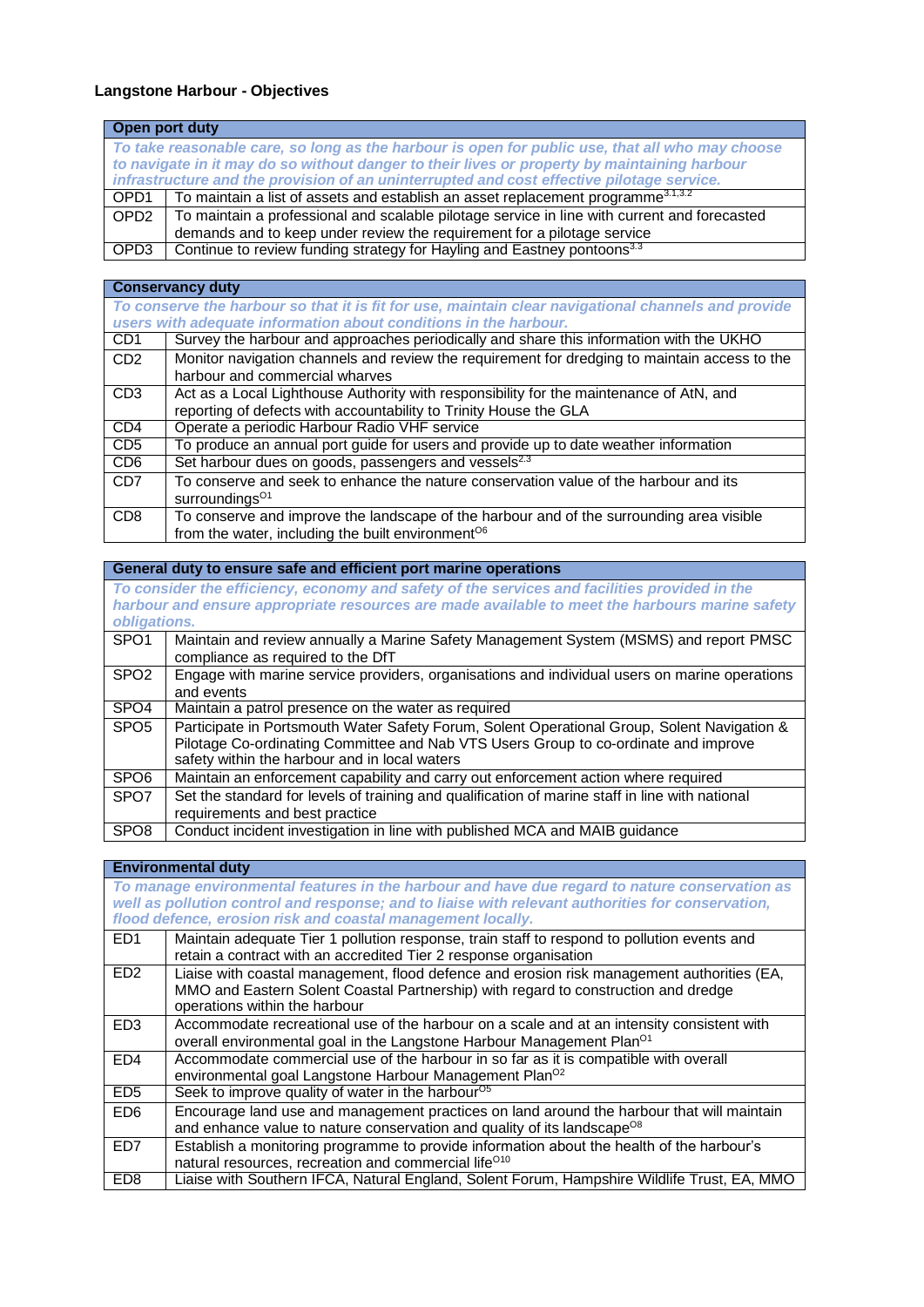and RSPB as required to conserve designated sites in and around the harbour and in local waters

|                                                                                                                                                                                                                                                                                                                                                | <b>Civil Contingencies and port security duty</b>                                                                                                 |  |  |
|------------------------------------------------------------------------------------------------------------------------------------------------------------------------------------------------------------------------------------------------------------------------------------------------------------------------------------------------|---------------------------------------------------------------------------------------------------------------------------------------------------|--|--|
| To take account of the harbour's responsibility as a Category 2 response organisation, including<br>planning, preparing and co-ordinating responses to emergencies which threaten serious damage<br>to human welfare, the environment or security and to appoint a port security officer with<br>responsibility for port security as required. |                                                                                                                                                   |  |  |
| CCS <sub>1</sub>                                                                                                                                                                                                                                                                                                                               | Attend the Local Resilience Forum as a Category 2 organisation                                                                                    |  |  |
| CCS <sub>2</sub>                                                                                                                                                                                                                                                                                                                               | Provide a permanent duty point of contact for border security agencies, emergency services<br>and UK SAR organisations taking actions as required |  |  |
| CCS <sub>3</sub>                                                                                                                                                                                                                                                                                                                               | Complete CERS reporting actions for ships as required                                                                                             |  |  |
| CCS4                                                                                                                                                                                                                                                                                                                                           | Work with commercial port facility operators to maintain an appropriate security level at<br>operational quaysides                                |  |  |
| CCS <sub>5</sub>                                                                                                                                                                                                                                                                                                                               | Maintain infrastructure for a secondary transport link on and off Hayling Island                                                                  |  |  |

| <b>Responsibility for revising duties and powers</b> |  |  |  |
|------------------------------------------------------|--|--|--|
|                                                      |  |  |  |

| To keep under review the powers and jurisdiction of Langstone Harbour in relation to its duties<br>as a statutory harbour authority, to comply with appropriate standards of governance and amend<br>statutory powers as and when required. |                                                                                                                                      |  |
|---------------------------------------------------------------------------------------------------------------------------------------------------------------------------------------------------------------------------------------------|--------------------------------------------------------------------------------------------------------------------------------------|--|
| RDP <sub>1</sub>                                                                                                                                                                                                                            | Keep under review general duties and responsibilities and promote Harbour Revision Orders<br>(HRO) where deficiencies are identified |  |
| RDP <sub>2</sub>                                                                                                                                                                                                                            | Review and amend the harbour regulations (directions or byelaws) as required                                                         |  |
| RDP3                                                                                                                                                                                                                                        | Keep under review governance arrangements and policies to be in line with national best                                              |  |
|                                                                                                                                                                                                                                             | practice                                                                                                                             |  |

|                 | <b>Financial responsibility</b>                                                                                                                                                                                                                                                               |  |
|-----------------|-----------------------------------------------------------------------------------------------------------------------------------------------------------------------------------------------------------------------------------------------------------------------------------------------|--|
|                 | To ensure that the harbour is properly funded to carry out its core functions for safety,<br>conservancy education and interpretation and to generate income through gathering harbour<br>dues, provision of leisure moorings for residential and visiting vessels and the provision of other |  |
|                 | cost effective marine services for the benefit of harbour users.                                                                                                                                                                                                                              |  |
| FR <sub>1</sub> | Manage the costs of staffing the harbour through periodic staff review and participation in<br>annual BPA salary benchmarking exercise <sup>1.1</sup>                                                                                                                                         |  |
| FR2             | Maximise income through marketing and provision of residential and visitor moorings <sup>2.1, 2.2</sup>                                                                                                                                                                                       |  |
| FR <sub>3</sub> | Maximise income through provision of marine services (including fuel) using Harbour staff and<br>vessels to offset operational costs where this is possible and does not impact on conservancy<br>functions                                                                                   |  |
| FR4             | Monitor costs of providing a pilotage service passing costs to end users                                                                                                                                                                                                                      |  |
| FR <sub>5</sub> | Ensure that Harbour Dues and other charges are set at an appropriate level to fund the<br>harbour undertaking <sup>2.3</sup>                                                                                                                                                                  |  |
| FR6             | Carry out annual budget setting and monitoring process <sup>1.2</sup>                                                                                                                                                                                                                         |  |
| FR7             | Report deficiencies in revenues that cannot be made good from the reserve fund to the Local<br>Authorities at the earliest opportunity                                                                                                                                                        |  |
| FR <sub>8</sub> | Ensure returns on investments are maximised <sup>2.4</sup>                                                                                                                                                                                                                                    |  |

|                                                                                                                                                                                                                                                                                                    | Stakeholder engagement responsibility                                                                                                                                                                                                                                                        |
|----------------------------------------------------------------------------------------------------------------------------------------------------------------------------------------------------------------------------------------------------------------------------------------------------|----------------------------------------------------------------------------------------------------------------------------------------------------------------------------------------------------------------------------------------------------------------------------------------------|
| To participate in appropriate local, regional and national consultation and to engage effectively<br>on significant decisions where appropriate with a wide range of stakeholders through a<br>stakeholder advisory body, open forum, social media presence and production of an annual<br>report. |                                                                                                                                                                                                                                                                                              |
| SE <sub>1</sub>                                                                                                                                                                                                                                                                                    | Maintain Harbour Advisory Committee for stakeholder engagement                                                                                                                                                                                                                               |
| SE <sub>2</sub>                                                                                                                                                                                                                                                                                    | Hold AGM of stakeholders and publish an annual report including stakeholder benefit<br>statement <sup>4.2</sup>                                                                                                                                                                              |
| SE <sub>3</sub>                                                                                                                                                                                                                                                                                    | Encourage the formation of user groups and actively engage with these groups                                                                                                                                                                                                                 |
| SE4                                                                                                                                                                                                                                                                                                | Engage with Local Authorities where possible with regard to annual contributions, precepts and<br>to align positions on strategic opportunities for development within and adjacent to the harbour<br>(with reference to Minerals Plan and Local Plan, Portsmouth seafront Master Plan etc.) |
| SE <sub>5</sub>                                                                                                                                                                                                                                                                                    | Involve Harbour users and those interested in the study of its natural resources in the work of<br>the Harbour Advisory Committee and in programmes of monitoring, interpretation and<br>environmental improvement <sup>O4</sup>                                                             |

**Responsibility to promote and improve the harbour as an asset** *To safeguard Langstone Harbour as a valuable asset and to hand it on in the same or better*